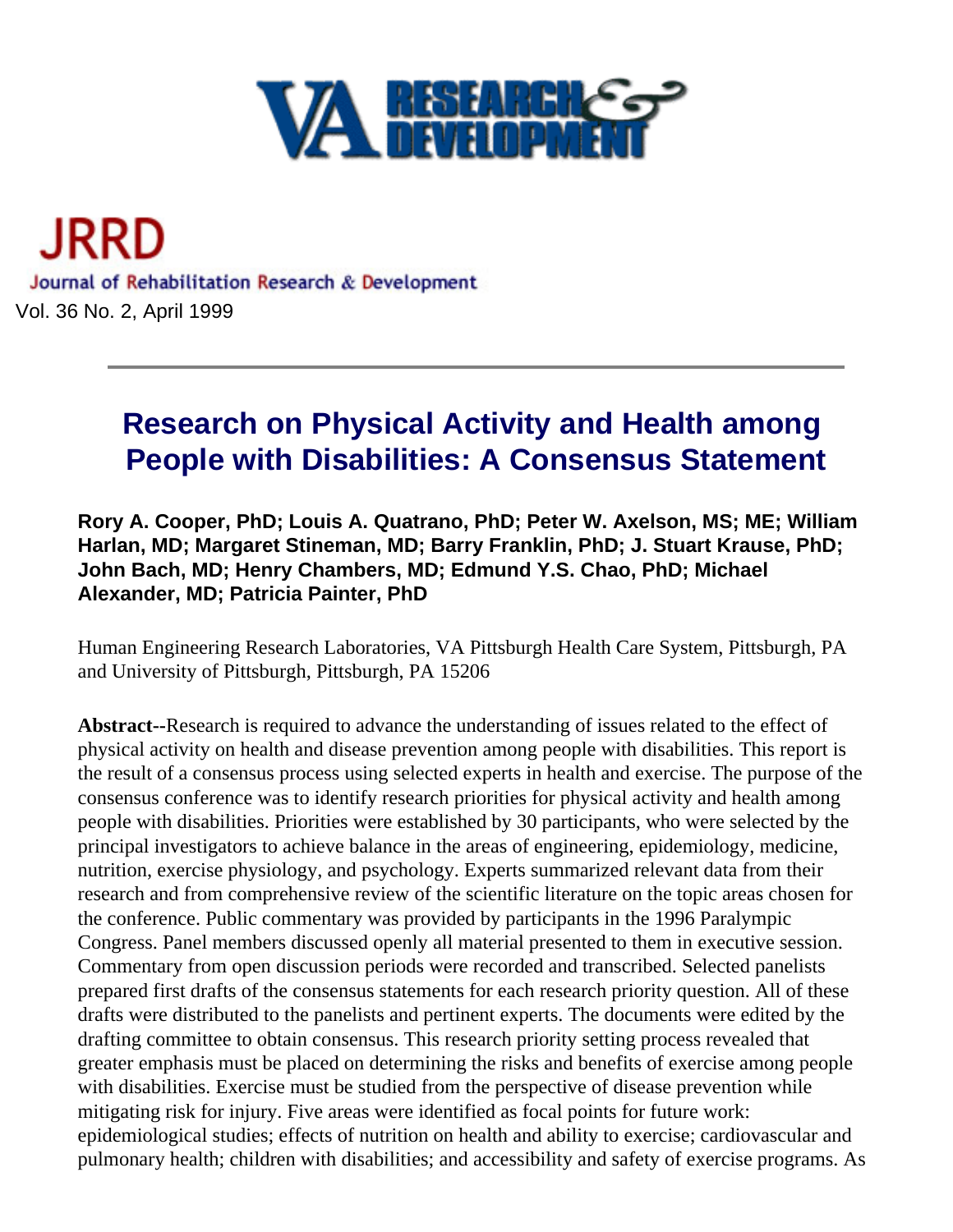people with disabilities live longer, the need for addressing long-term health issues and risk for secondary disability must receive greater attention. As a consequence of the consensus process, specific recommendations for future research regarding the impact of exercise on the health and quality of life of persons with disabilities were defined.

**Key words:** *disability, exercise, health, paralympics, research priorities.*

**This project is based on work supported by the National Center for Medical Rehabilitation Research, National Institute of Child and Human Development, the Office of Disease Prevention, Office of the Director, National Institutes of Health, and the President's Council on Physical Fitness and Sport.**

Address all correspondence to: Rory A. Cooper, PhD, Human Engineering Research Laboratories (151-R1), VA Pittsburgh Health Care System & University of Pittsburgh, 7180 Highland Drive, Pittsburgh, PA 15206. email: [rcooper+@pitt.edu](mailto:rcooper+@pitt.edu).

### **INTRODUCTION**

 Disability affects nearly 49 million Americans and has tremendous impact on the United States healthcare system (1). Disability within this statement is defined as an impairment that limits one or more activities of daily living. Much is known about the benefits of regular physical activity in the general population; including improvement in levels of physical functioning (e.g., aerobic capacity) and numerous health benefits. There is also significant knowledge about the detrimental physiological effects of inactivity on both physical functioning and health. The Surgeon General's Report on Physical Activity and Health provides recommendations for moderate activity commensurate with good health, for example, 1000 or more kilocalorie expenditure per week (2). These recommendations are primarily intended for unimpaired people. Less is known about how to design and disseminate programs of exercise for persons with disabilities. Yet, optimizing physical activity for people with disabilities may be even more important to their general welfare. Disabilities commonly cause "a cycle of deconditioning" in which physical functioning deteriorates, leading to further reduction in physical activity levels.

### **PURPOSE**

 The purpose of this consensus process was to examine the accumulating evidence on the role of physical activity in promoting health and fitness among people with disabilities. Physical activity is defined in this statement as "bodily movement produced by skeletal muscles that requires energy expenditure" and produces health benefits. Exercise, a type of physical activity, is defined here as "a planned, structured, and repetitive bodily movement done to improve or maintain one or more components of physical fitness." Physical inactivity denotes a level of activity less than that needed to maintain good health. This consensus conference focused on five areas: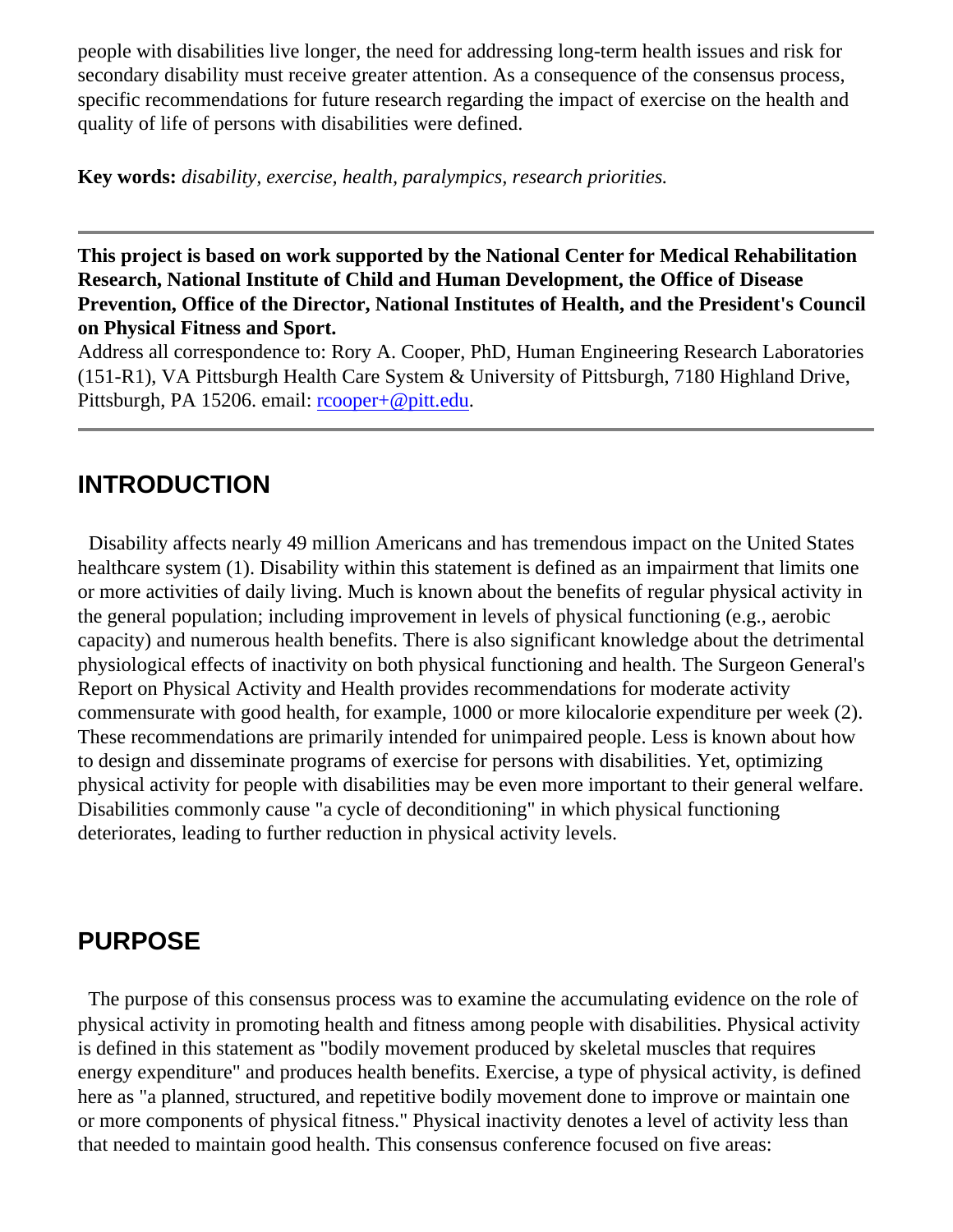epidemiology, cardiovascular health, pulmonary health, nutrition, and risk factors.

 People with disabilities who may be close to or below the threshold of being able to manage basic activities of daily living (ADLs) and the functions necessary for their accomplishment are at particular risk of inactivity (i.e., may be more prone to sedentary lifestyles). Even small reductions in stamina or capacity can negatively impact the ability to dress, bathe, eat, or walk without assistance (3). The loss or reduction in independence in such basic activities hampers personal freedom, reduces autonomy, and leaves the person more vulnerable to the detrimental physiologic and psychological effects of, and secondary conditions associated with, physical inactivity. Loss of such independence also impacts strongly on the costs of and need for long-term care services. This report presents the results of an NIH consensus panel on optimizing the physical activity and health of children and adults with disabilities.

### **METHODS**

 The objective of this consensus process was to identify research priorities required to advance the understanding of issues related to the effect of physical activity on health and disease prevention among people with disabilities. Considerable new information has been developed regarding physical activity and health in the general population. However, there is a paucity of data and research on the benefits and risks of physical activity among the population of people with disabilities. This consensus statement addresses issues related to research in physical activity for people with disabilities and identifies areas that require further investigation.

#### **Consensus Panel Participants**

 The 30 participants were selected by the consensus conference organizers to achieve balance in the areas of engineering, epidemiology, medicine, nutrition, exercise physiology, and psychology. Participants were distributed to represent people with disabilities, clinicians, and researchers. The consensus panel members communicated by telephone prior to the 2-day meeting and then corresponded for 3 months after the meeting. During the 2-day meeting, the panel members formulated and discussed the general topic areas for the consensus conference. Panel members and selected experts were asked to submit statements in writing prior to the consensus conference held in conjunction with the 1996 Paralympic Congress. The panel members listened to a set of presentations with background papers from selected experts. Attendees of the 1996 Paralympic Congress were given the opportunity to provide comment during open discussion periods.

#### **Review of Evidence**

 Selected experts summarized relevant data from the national and international scientific literature on the topic areas chosen for the conference. In addition, public commentary was provided by participants in the 1996 Paralympic Congress. Panel members reviewed the scientific literature, the data presented by the selected experts, and the transcripts of the public commentary to create this consensus paper.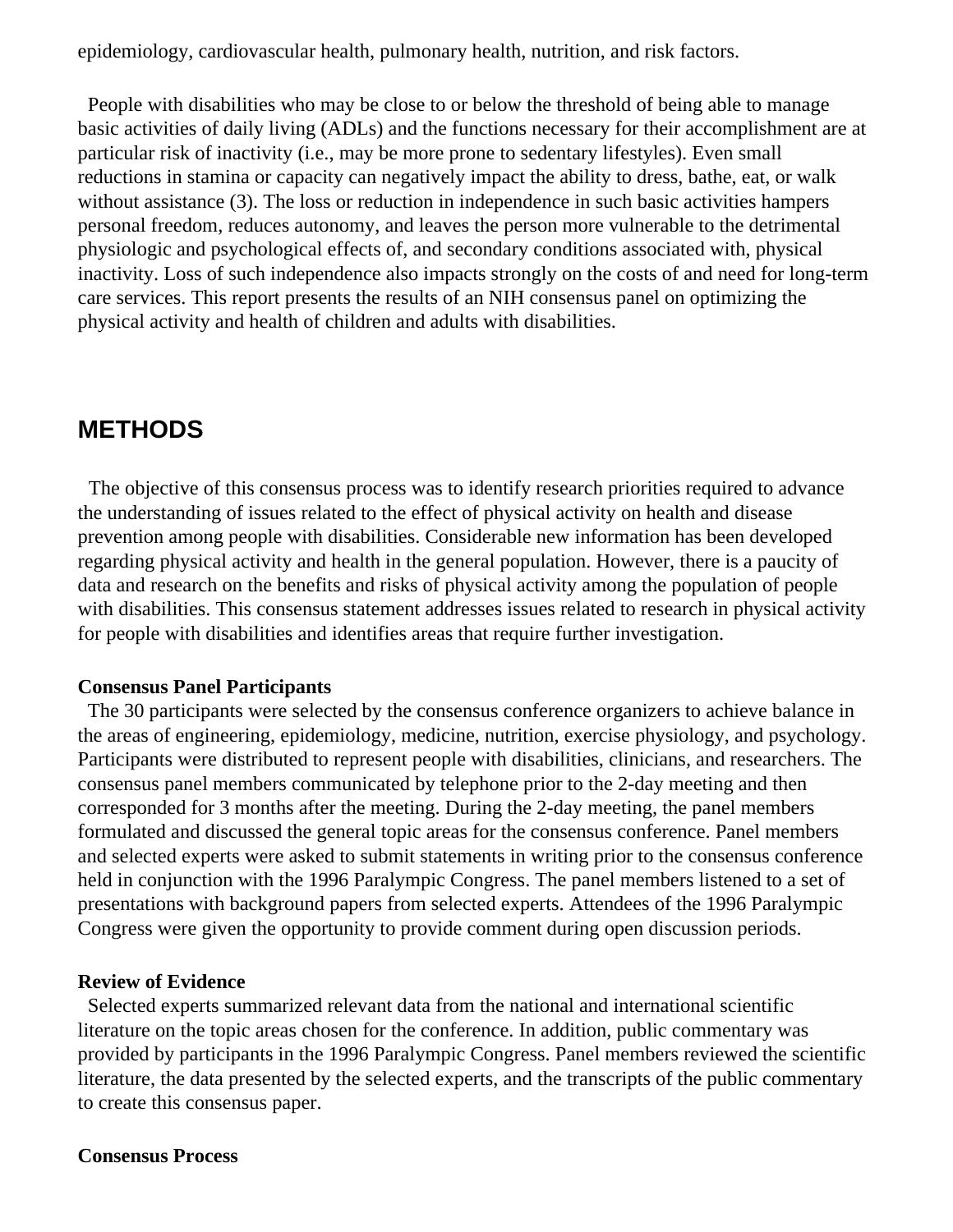Panel members discussed openly all material available to them in executive session. Commentary from open discussion periods was recorded and transcribed. Selected panelists prepared first drafts of the consensus statements for each topic area. All of these drafts were distributed to the panelists and the experts selected to participate in this consensus process. A subcommittee of the panelists compiled the drafts to create a consensus statement. The full panel reviewed and edited the consensus statement.

## **EPIDEMIOLOGY**

 Exercise participation varies by diagnosis among people with disabilities. There are variations across disabilities based upon demographic characteristics, including age, gender, and other sociodemographic variables (4). The published literature tends to focus on people post spinal cord injury. Comparisons of life adjustment scores including measures of social and vocational activities show several consistent differences in adjustment between survivor and deceased groups, all of which suggest that survivors tend to have made adjustments superior to those made by those who had died. People who survive a severe physical impairment long-term are likely to be employed and to leave their homes frequently on social outings. In addition, long-term survivors report higher overall levels of self-created adjustment, as well as greater satisfaction with several areas of their lives, including their living arrangements, employment, finances, sex life, and general health. Further study has shown that long-term survivors report significantly less emotional distress and dependency, as well as greater activity, and more satisfaction than deceased participants had reported. In summary, these prospective studies clearly suggest that an overall active and satisfying lifestyle is related to greater longevity. Activity is highly correlated with length of survival.

 Sports and recreational activities have led to an increase in quality of life and awareness of the needs to integrate people with disabilities into society (5). Fitness and recreational opportunities for people with disabilities have been increasing every year. However, descriptive investigations of injury patterns among athletes with disabilities have found similar injury trends among nondisabled athletes. Athletes with disabilities have been found to have an injury rate of 9.45/1000 athlete-exposures (e.g., training sessions, competitions). Overall, 52 percent of the reported injuries were minor (0-7 days of time-loss), 29 percent were moderate (8-21 days of timeloss), and 19 percent were major (22 or more days of time-loss) (6). Musculoskeletal injuries to the shoulder, knee, and wrist/hand/fingers complex were the most commonly reported locations. Additionally, illness and disability related problems caused a reduction in participation time. Fifteen percent of the moderate and major injuries were not medically evaluated which raised questions about access to medical care and appropriate injury recognition. Data are required to compare health status and frequency of injury between athletes with disabilities and the broader spectrum of people with disabilities. There are indications that the prevalence of some injuries may be similar between athletes and non-athletes (7).

### *Recommended Research*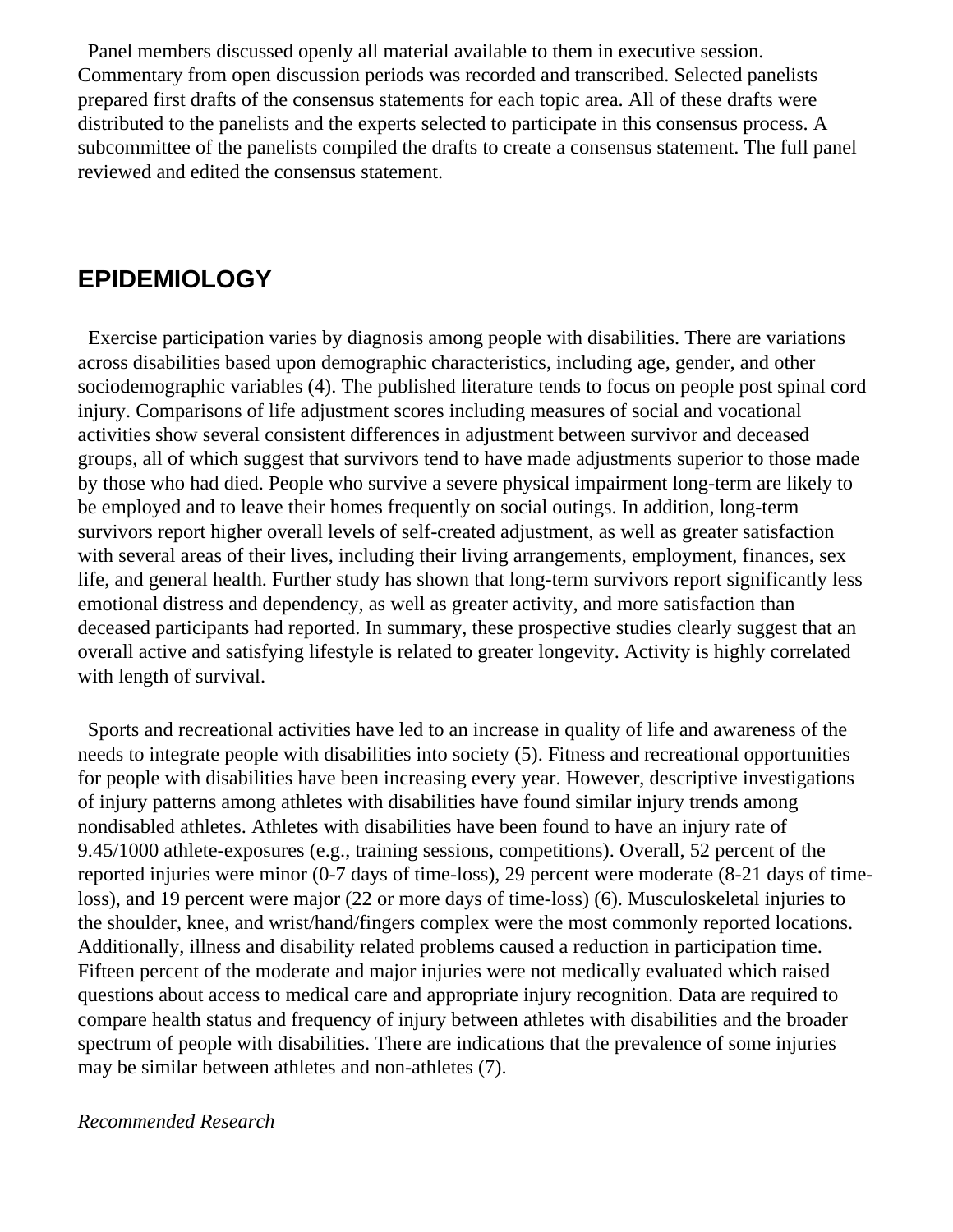- 1. Explain the compounding impact of physical activity on medical illness among people with disabilities.
- 2. Characterize, from the cellular level to the behavioral level, the impact of physical activity on aging with a disability.
- 3. Discriminate between pain originating from sports injuries and pain from a pre-existing physical impairment.
- 4. Determine factors that effect motivation of people with disabilities to participate regularly in physical activity, including access to exercise (i.e., organizations, facilities, and appropriate equipment).
- 5. Determine the relationship between type and intensity of activity with regard to longevity and quality of life.
- 6. Investigate exercise programs and performance techniques to reduce incidence of injuries.
- 7. Characterize the physical activity patterns of people with disabilities.

## **ACHIEVING CARDIOVASCULAR AND PULMONARY HEALTH**

 Over the past 25 years, the United States has experienced a steady decline in the age-adjusted death toll from cardiovascular disease (CVD), primarily in mortality from coronary heart disease and stroke. Despite this decline, coronary heart disease remains the leading cause of death and stroke the third leading cause of death (8). Lifestyle improvements by the American public and better control of the risk factors for heart disease and stroke have been major factors in this decline. Coronary heart disease and stroke have many causes. Modifiable risk factors include smoking, high blood pressure, hypercholesterolemia, obesity, diabetes, and physical inactivity. In contrast to the positive national trends observed with cigarette smoking, high blood pressure, and high blood cholesterol, obesity and physical inactivity in the United States have not improved. People with disabilities share these traits with the general population.

 Physical inactivity is common in all demographic groups but, on the basis of current knowledge, it appears to occur disproportionately among people with disabilities, people who are not well educated, and people who are socially or economically disadvantaged. As adults age, their physical activity levels continue to decline. Besides the cardiovascular system, physical inactivity is also associated with such other adverse health effects as osteoporosis, diabetes, and some cancers. Activity that reduces CVD risk factors and confers many other health benefits does not require a structured or vigorous exercise program. The majority of benefits can be gained from moderate-intensity activities, which are more likely to be continued than high-intensity activities (9). Physical activity protects against the development of CVD and also favorably modifies other CVD risk factors including high blood pressure, blood lipid levels, insulin resistance, and obesity (10). However, questions remain about the type, frequency, and intensity of physical activity needed to prevent and treat CVD and about the risks, benefits, and costs associated with becoming physically active. The development of muscular strength and joint flexibility also is important as it improves the ability to do occupational and recreational tasks and reduces the potential for injury. In particular, people with disabilities may benefit from flexibility and resistance training to improve the ability to do activities of daily living (11).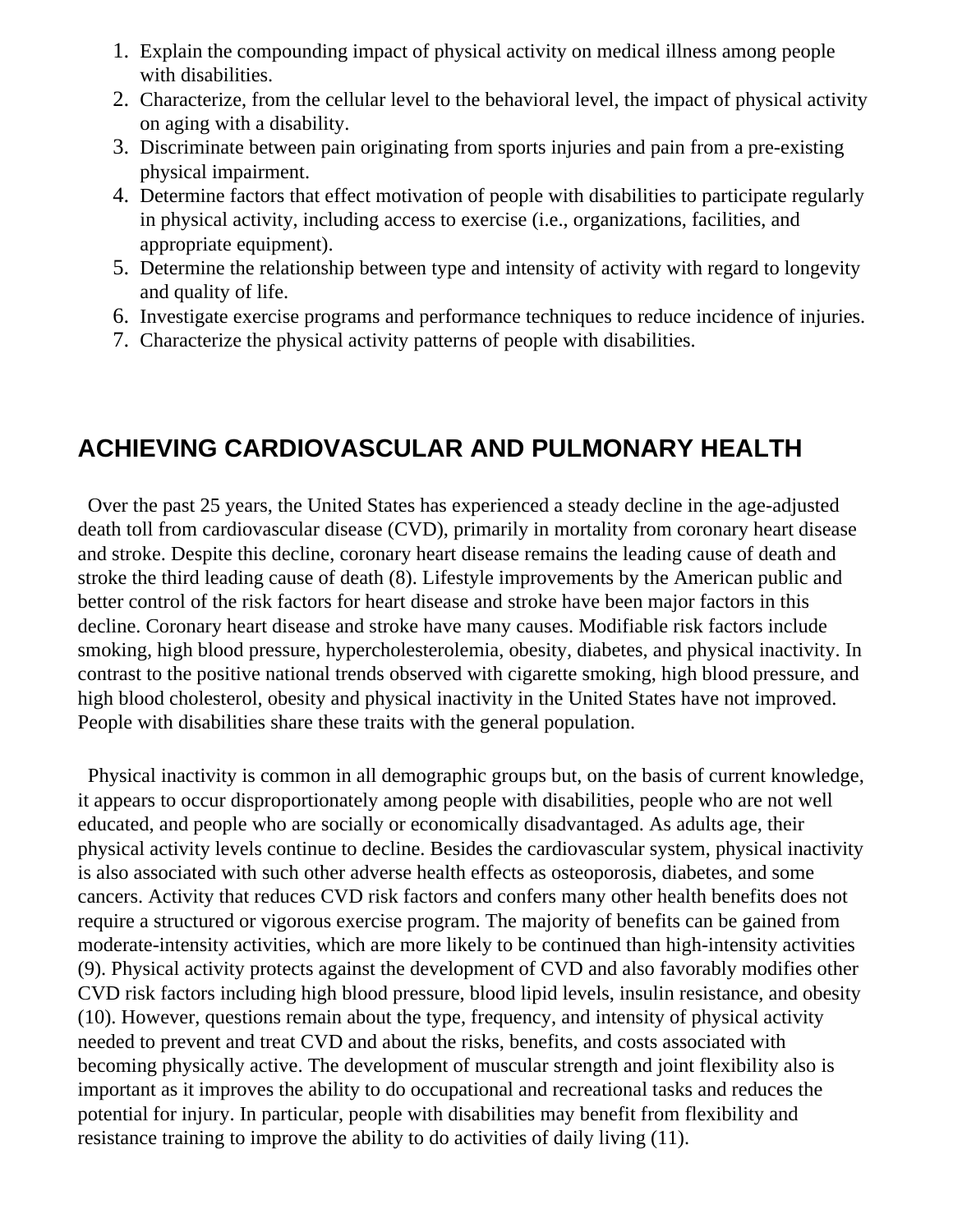Because of the large reserve in normal lungs, pulmonary function does not generally limit physical activity or exercise performance (12). However, in many individuals with otherwise normal lungs (up to 20-30 percent of the general population), exercise may be associated with bronchospasm that reduces airflow. If severe enough, this exercise-induced bronchospasm can produce clinical symptoms of breathlessness (dyspnea) or coughing that can limit physical activity. The association of bronchospasm with clinical symptoms is recognized as asthma. As a clinical entity, asthma is present in 4-8 percent of the population.

 The key to management of disability due to impaired pulmonary function is recognition and appropriate preventive strategies. General control measures include gradual warm-up and cooldown; intermittent exercise; nasal breathing; and paying attention to the environment to avoid cold or dry air, allergens, or irritants. For those with frequent or regular symptoms, good control of the underlying asthma is important. Drug therapy should emphasize regular anti-inflammatory medication with inhaled corticosteroids supplemented with inhaled beta-2 sympathomimetics. Cromolyn may be particularly useful in preventing exercise-induced bronchospasm. It is important for everyone involved in physical activity, including participants, coaches, and rehabilitation professionals, to recognize the possibility of exercise-induced asthma as a potential cause of exertional breathlessness.

 Chronic lung diseases typically present at advanced stages of illness associated with significant functional limitation and disability. In such individuals, physical activity may be associated with disabling symptoms of breathlessness that cause progressive inactivity due to the physical symptoms as well as associated fear and anxiety. Exercise training for persons with chronic lung disease has been shown to produce significant physical and psychological health benefits. Most studies have been performed in subjects with chronic obstructive pulmonary disease (COPD), the most common chronic lung disease. In those with COPD, exercise is important in maintaining general conditioning and improving levels of physical activity important for activities of daily living. It is also an excellent means of helping people learn to cope with and control the dyspnea and fear associated with exercise. Upper limb exercise is particularly problematic for persons with pulmonary disorders; even relatively simple daily care activities that involve using the arms against gravity, such as brushing the hair or teeth or putting on a shirt, may be associated with intense symptoms of breathlessness. Consequently, in view of the principle of training specificity, physical training programs for such people should incorporate upper limb exercise.

 There is evidence that a significant proportion of the population of people with disabilities possesses a greater than average risk of acquiring cardiovascular disease. Sawka et al. studied the wheelchair exercise performance of young, middle-aged, and elderly subjects and reported that many middle-aged and elderly subjects demonstrated abnormal signs or symptoms that were suggestive of cardiovascular disease (13). Of the total population interviewed by these investigators, 56 percent were excluded because of suspected cardiovascular disease. Kavanagh and Shephard reported a similar finding when researching the application of exercise testing in elderly people  $(N=62)$  with lower limb amputations, of whom 48 percent had indications of cardiovascular disease (14). The authors of a Department of Veterans Affairs Report have speculated that the sedentary lifestyle adopted by many people with traumatic amputations may be an important factor in their high mortality rate from CVD disease (15). Studies have also shown that people with mental retardation have lower cardiorespiratory capacity than the general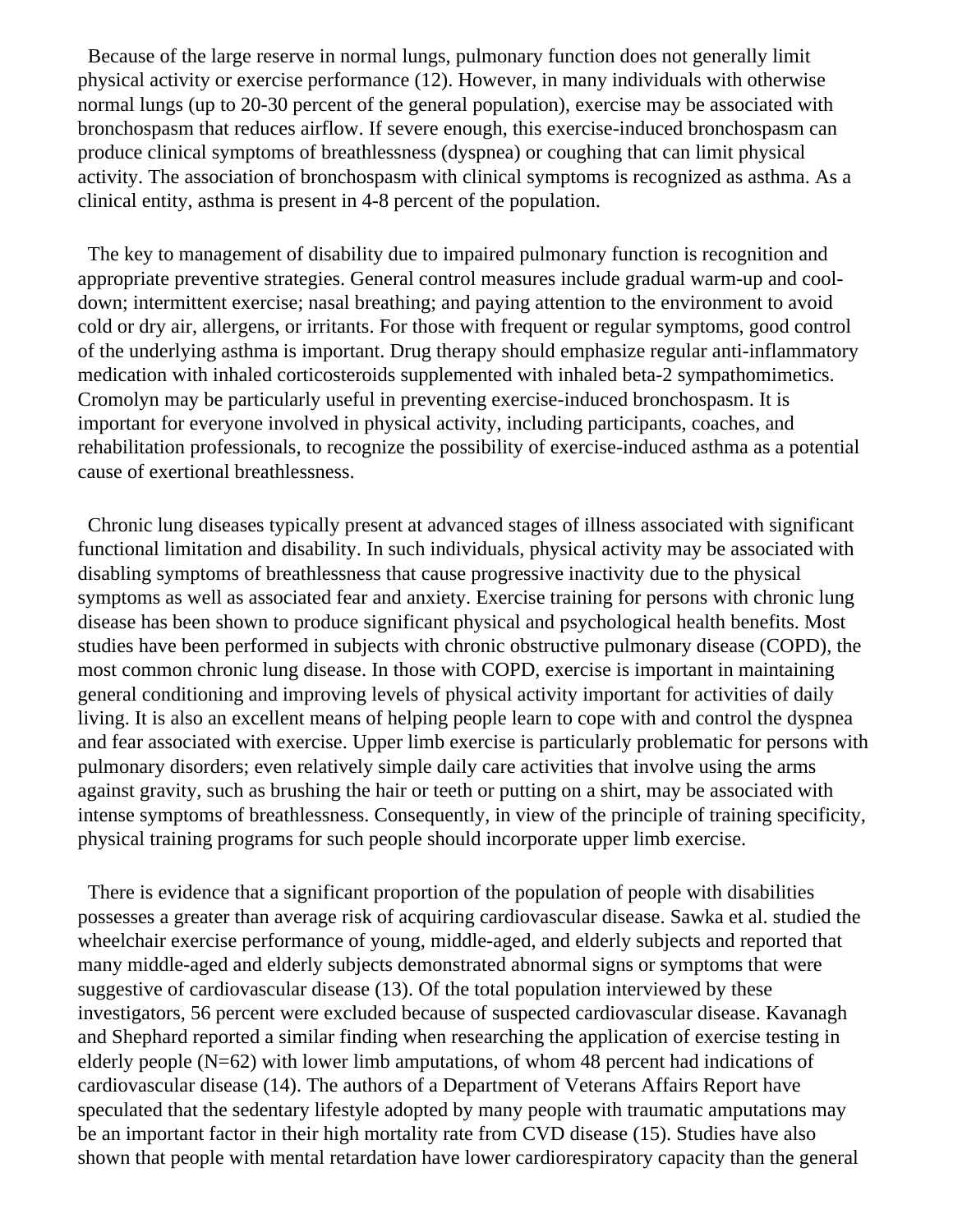population (16).

 Graded exercise stress tests are commonly used to determine fitness levels commensurate with health and functional status in people with physical disabilities (17). However, many people with disabilities are incapable of performing lower limbs exercise tests that are widely used in the diagnosis of coronary heart disease (18). Dynamic arm exercise testing (e.g., arm crank or wheelchair ergometry) provides a reproducible, noninvasive method of evaluating cardiovascular function in people who are unable to perform leg-cycle ergometer exercise owing to neurologic, vascular, or orthopedic limitations (19). Such individuals may include those with intermittent claudication, disabling arthritis, or paraplegia (20). In addition, arm ergometry appears to be the functional evaluation of choice for persons whose occupational and recreational physical activity is dominated by upper limb efforts, since leg exercise testing suboptimally predicts arm performance capacity, and vice versa (21-25).

 Arm-crank ergometry has been shown to offer a comparable (22,26) or slightly less sensitive (27) alternative to leg exercise testing for the detection of ischemic ST segment depression, the provocation of angina pectoris, or both. The reduced sensitivity of upper body testing may be attributed, at least in part, to the fact that maximal heart rate and systolic blood pressure are generally greater during leg exercise than during arm exercise (28). As a result, the maximal ratepressure product and myocardial oxygen demand may be lower during arm cranking. However, arm exercise coupled with thallous (thallium) chloride 201 scintigraphy has been shown to be an effective method of detecting myocardial ischemia and assessing prognosis in persons at increased risk for coronary artery disease (29).

 Equipment suitable for arm exercise testing includes wheelchair or arm-cycle ergometers. Although a comparison of the physiologic responses to wheelchair and arm crank ergometry revealed a significantly lower physical work capacity and maximal heart rate for the former, maximal oxygen consumption was comparable for both exercise modes (30). Since both types of ergometry yielded similar maximal oxygen consumption values, it was concluded that clinical exercise testing using arm crank ergometry would probably provide a valid estimate of an individual's aerobic potential for wheelchair type activity. This has been substantiated by the high correlation (r=0.84) between maximal oxygen consumption values during arm cranking and a propulsion distance field test in male wheelchair users (31). Newer techniques are being developed for the detection of coronary artery disease that use a computer controlled wheelchair ergometer and digital exercise echocardiography.

 For many people with disabilities, arm exercise is associated with deficient peripheral and central hemodynamic responses due to inactivity of the skeletal muscle pump. Several studies have shown that arm work performance, metabolic and cardiopulmonary responses, and aerobic training capability may be improved by reducing blood pooling and stasis in the legs, thereby enhancing venous return and cardiac output. For some people with central nervous system impairments, this can be accomplished by using a multichannel functional electrical stimulation (FES) device to induce rhythmic isometric contractions of the calf and thigh muscles to activate the skeletal muscle pump during arm cranking exercise and wheelchair locomotion.32 These contractions may also contribute to the integrity of the muscles activated. However, to markedly improve performance of paralyzed muscles for FES use, it is essential to use a training protocol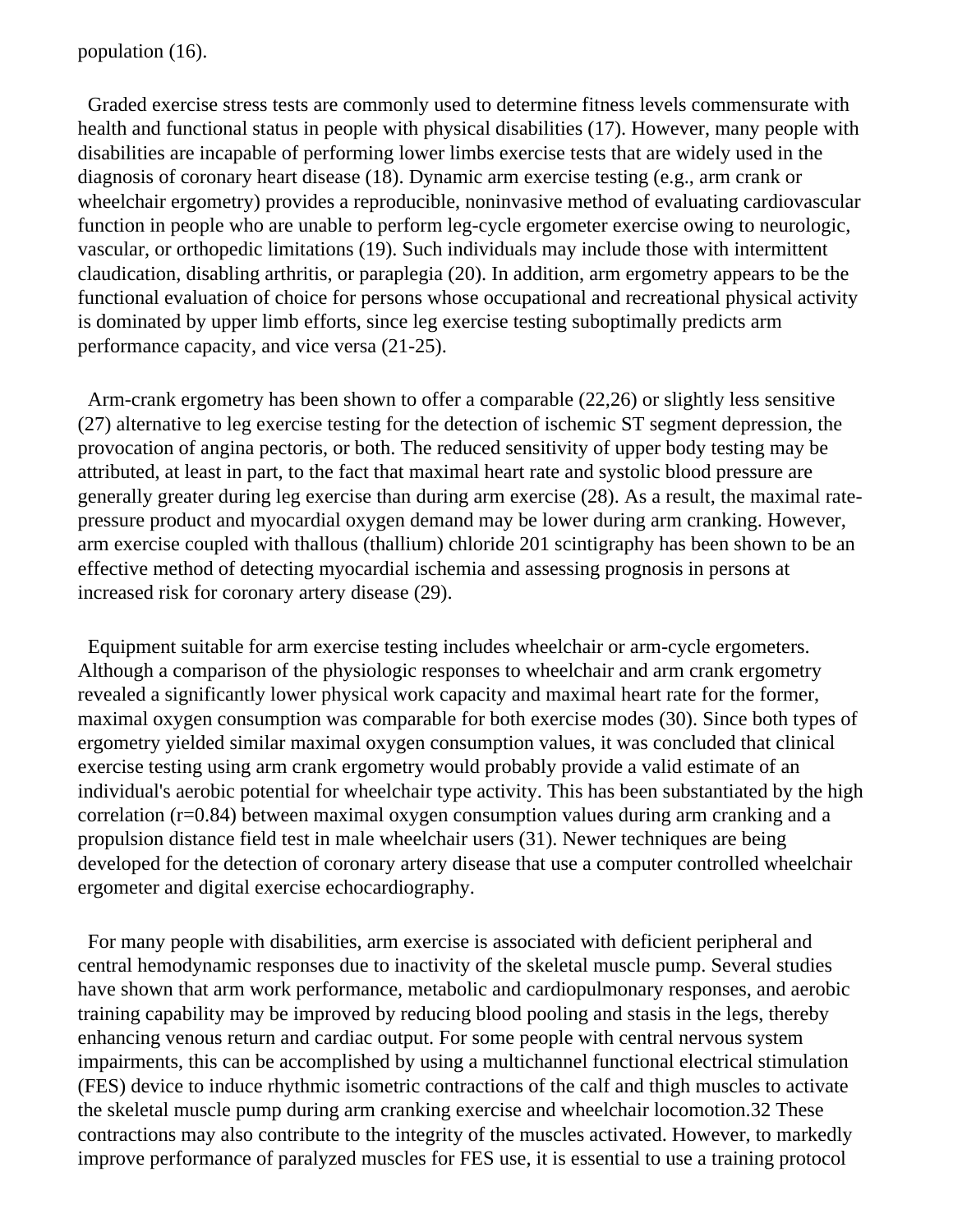that incorporates dynamic contractions through a specific range of motion and the principle of "progressive overload." Use of computerized FES-induced leg cycle ergometer exercise can improve both muscular performance and cardiopulmonary fitness. This may be due to the muscles employed (e.g., quadriceps, hamstrings, gluteus maximus) with cycling and the higher frequency at which they are stimulated to contract (e.g., 50/min). As opposed to arm exercise, the enhanced volume loading of the heart and greater cardiac output with FES leg cycling is desirable for aerobic training. Moreover, increasing evidence suggests that using FES techniques for inducing exercise in the paralyzed lower limb muscles can enhance the health and fitness of individuals with spinal cord injury (SCI), and contribute to their rehabilitation potential (33). This is particularly true for individuals with tetraplegia who have limited exercise options (34).

#### *Recommended Research*

- 1. Determine the frequency and intensity of exercise commensurate with good health for people with disabilities.
- 2. Quantify energy expenditures for various activities performed by people with disabilities.
- 3. Investigate cardiovascular and pulmonary function of women with physical disabilities.
- 4. Explain the impact of incorporating FES with other techniques for rehabilitation.
- 5. Identify examples of moderate physical activity/exercise for people with disabilities.
- 6. Study upper arm strength in people with chronic lung disease.

## **HEALTH AND NUTRITION**

 In the United States, government guidelines outline optimal daily levels of nutrients needed by the average individual. There are also normative standards of weight per height, as relative fitness recommendations, for the general population (35). The intensity, frequency, duration, and type of daily exercise a person does affects his/her body composition as well as his/her dietary needs. Maintenance of good health requires balancing these factors and striving for the appropriate combination, for each individual, relative to gender, age, lifestyle, values, and religious beliefs.

 For people with disabilities, nutrient requirements should be evaluated relative to differences in activity levels, altered metabolic processes, chronic medications, and varied modes of eating (36,37). Body weight per height for people with disabilities may need adjustment from the usual guidelines, by evaluation relative to body composition (examples of varying body types include people with tetraplegia, or people missing a limb) (38). The mode of ambulation or inability to move greatly affects energy needs as well as body weight. Long-term body composition and nutrient needs change over time. Therefore, periodic evaluation of the nutritional status of the individual by a healthcare professional is useful to identify deficiencies before they become problematic. Most people with disabilities know they should be eating less fat, eating more fruits and vegetables, and exercising regularly. Yet, less than 20 percent of the general population eats the minimum number of 5 daily servings of fruits and vegetables, and an equally small number of people exercise regularly (39).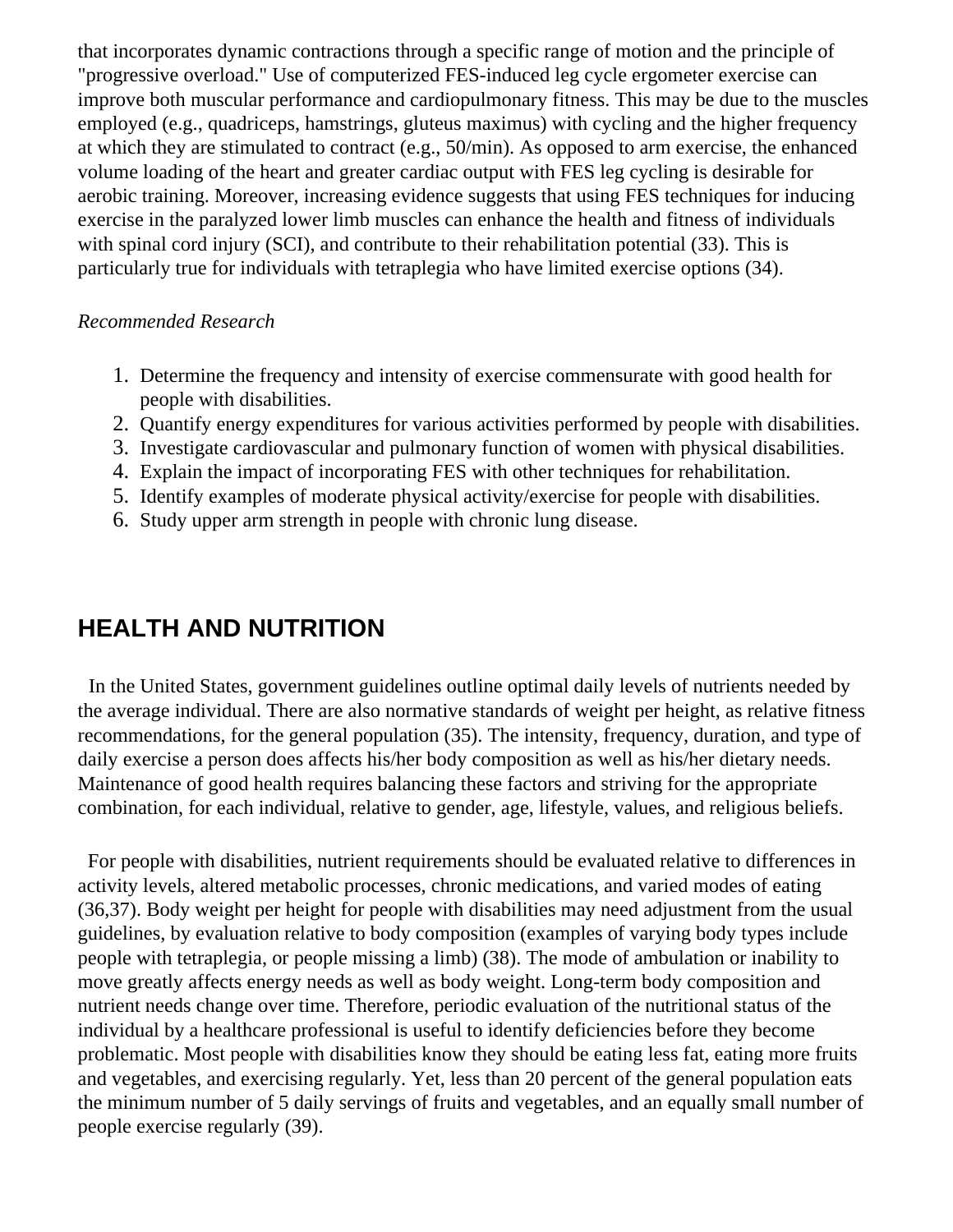Food choices made by people with disabilities may also be affected by their physical limitations. For example, persons with poor manual dexterity or those with an upper limb amputation may avoid preparing foods that require chopping or peeling. A person in a wheelchair may have difficulty cooking because the counters and stovetops are too high (40). Someone with a visual impairment may have difficulty reading cookbooks. High fat, high sodium, low fiber convenience foods, and fast foods are often consumed by people who have difficulty cooking. These barriers can prevent people with disabilities from making regular healthy food choices.

 A number of barriers may also prevent people with disabilities from engaging in regular physical activity. These include poor accessibility of fitness facilities, lack of transportation to a facility, cost, and feelings of insecurity. Some people with disabilities may also require physical assistance with exercise equipment or the exercise itself. Long-term exercise participation is unlikely, unless a person is motivated and has the desire to change. Once a person has developed the motivation and readiness to change, the next step is to examine the factors that have prevented them from eating healthy food and exercising regularly (41). When evaluating nutrition, clinicians and people with disabilities should consider the amount and type of food and fluid consumed, and the rate at which food and fluid are metabolized. Considering these factors can provide a fairly accurate assessment of one's health as it relates to nutrition.

#### *Recommended Research*

- 1. Investigate the impact of peers, scientists, and clinicians in promoting appropriate nutrition and physical activity among people with disabilities to fight against the secondary effects (e.g., chronic disease) that are associated with a sedentary lifestyle.
- 2. Develop appropriate weight and body mass index tables for both children and adults with disabilities.
- 3. Determine appropriate fluid intake for people with disabilities.
- 4. Develop guidelines for proper nutrient intake and exercise for people with disabilities, including the interaction between these two modalities.

## **PHYSICAL ACTIVITY AND CHILDREN WITH DISABILITIES**

 Much of what is known about the effects of exercise has been learned in adults. Although research is progressing in the area of exercise in children, the physiologic, psychosocial, and medical effects are still not well defined (42). These aspects of physical activity are even less understood in children with disabilities (43). Because of the great diversity of disabling conditions, it is difficult to generalize information that has been gathered on the general population of children (or even research on other disabilities) to a specific child or group of children. A spectrum of ability and limitation exists within a disability "category" that precludes a standardized experimentally based examination of children and disabilities. Therefore, the caveat of the tenuous extrapolation of adult to children's data is even greater when applied to children with disabilities. Any attempt to investigate the effect of exercise on children with disabilities must evaluate the effect of the disability on normal physical and psychosocial growth and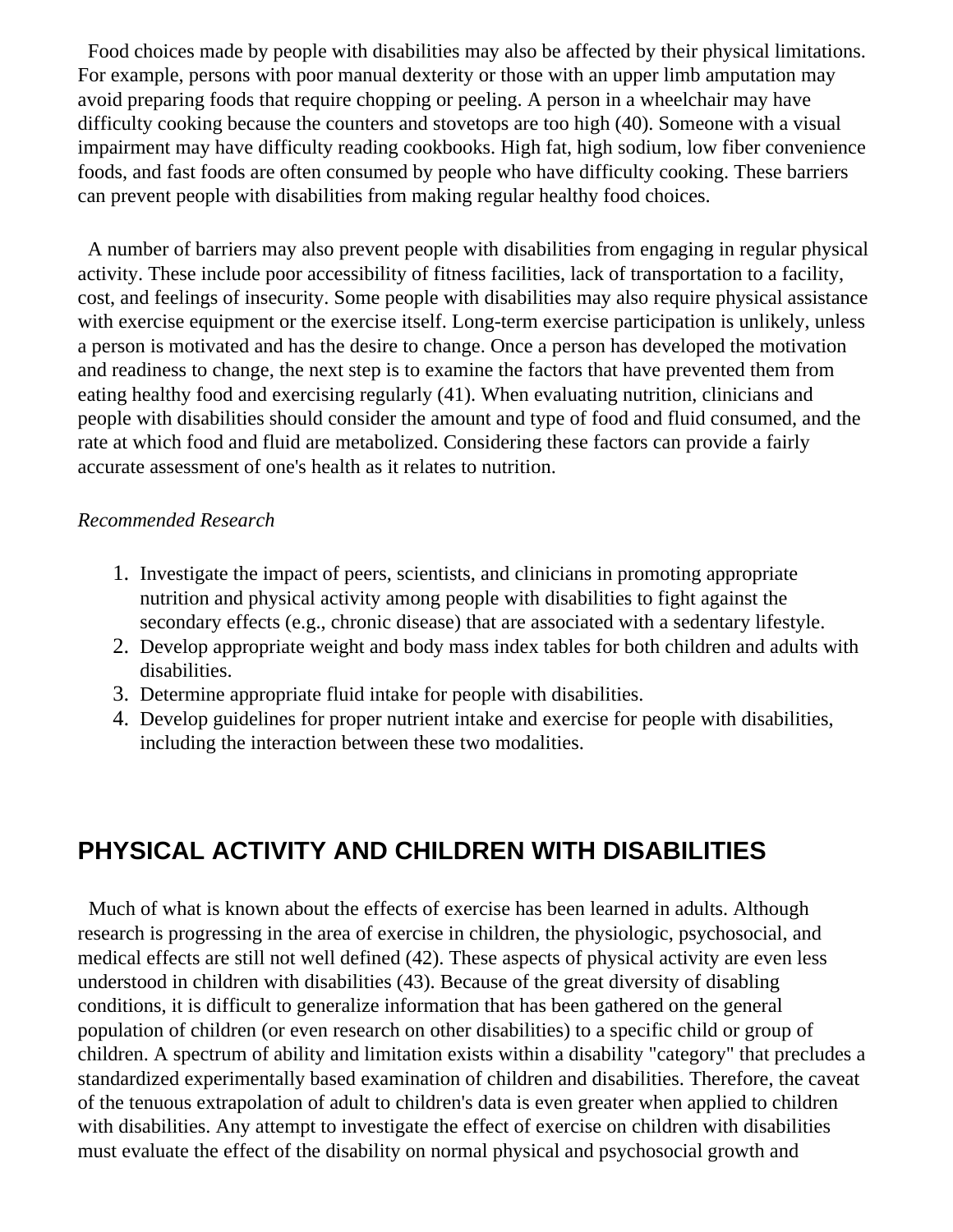development (44).

 Affecting approximately 10 percent of the children between the ages of 4-17, chronic health disorders are defined as any condition that lasts at least 3 months in a given year (45). Disabilities can be categorized into those with physical impairments, sensory impairments, and cognitive impairments. Obviously, there is much overlap among these categories in many disabling conditions. As opposed to other children's sports activities, most programs for children with disabilities must be individualized because of these unique differences.

 The goals of sports participation and exercise may need to be individualized but can include similar categories: health improvement via cardiopulmonary conditioning, altered body by decreasing obesity (e.g., increasing lean muscle mass and decreasing adipose tissue), increased muscle strength and endurance, and enhanced flexibility. Other equally important benefits of sports and exercise include the development of self-esteem, social integration, and the learning of social and team skills (43).

 The following questions must be answered prior to the development of a sports or exercise program for an individual, for the "disability" and for the sports community:

- What are their cognitive abilities, what are their social skills?
- What effect does the disability or treatment have on stamina and skills?
- Will specific sports activities pose a substantial risk to health and well being?
- Will specific interventions or modifications and conditioning or preparation be required?
- How could an activity be modified to allow a child to obtain maximal benefit?
- What level of activity would be best for this particular child?

 Limited data suggest that the energy cost of movement in children with neuromuscular disease (NMD) is inflated compared with values for unimpaired controls (46,47). This disability imposes a greater relative stress on the cardiovascular system and leads to early fatigue during locomotion. Understanding the factors that contribute to higher transport costs in children with NMD, and the extent to which ambulatory energy demands can be reduced in this cohort, may aid in the formulation and evaluation of rehabilitative modalities directed toward improving functional mobility in physically challenged children. Moreover, such information may prompt the early intervention of health professionals in implementing and assessing the efficacy of specific treatment strategies.

 A disability that may prevent or limit one's involvement in certain activities can be extremely frustrating for the individual affected. For adults, a disability can be effectively managed through a process of acceptance, rehabilitation, and the desire to maximize their unimpaired capacities. For children, however, a disability can have dire consequences, since the activities that the typical child would have enjoyed are crucial for the development of skills such as physical coordination, cognition, and communication. Depending upon the disability, these skills have been developed by the adult, thus making it is easier for the adult to cope with a disability and allow him or her to become their own advocate (34). However, without these skills being present in some children, the onus of responsibilities fall to the family, friends, and/or clinicians. What is typically done in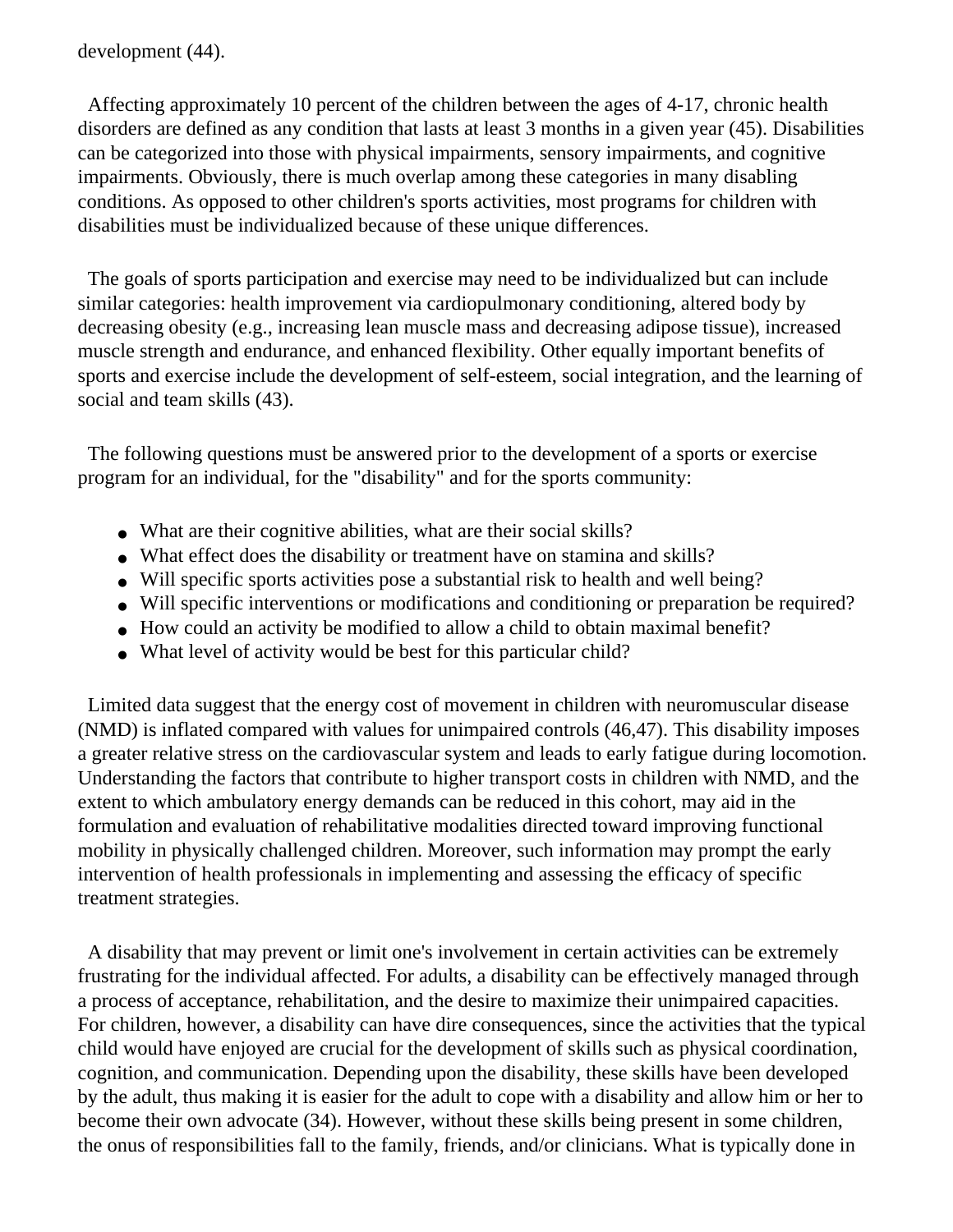these circumstances is to rapidly initiate a program that includes standard rehabilitation practices, education of family and friends, and making most activities (albeit modified) that unimpaired children enjoy accessible to the child with a disability. Making activities accessible is often referred to as social inclusion or mainstreaming and is given high priority by healthcare providers, government agencies, and advocacy groups.

 Activities in which a child typically participates can be classified as being education, play, social, or work related. A multidisciplinary effort by educators, therapists, engineers, and others has helped to make such activities possible for the child with a disability. The methods used vary widely from initiating new policy to developing both low and high technology solutions to the problem. Policy examples include the Americans with Disabilities Act (in the United States) and an increase in available research funding (40). Examples of low technology solutions include toys and other devices adapted for ease of use by the child. High technology solutions include mobility aids, augmentative and assistive communication devices, and computer interfaces.

#### *Recommended Research*

- 1. Develop safe and effective exercise training programs for children with disabilities.
- 2. Explain the effect of acute and chronic exercise on the metabolism of medications used by people with disabilities.
- 3. Describe the physical and psychological effects of physical activity on children with disabilities.
- 4. Clarify the influence of physical activity on disability during human development.
- 5. Describe the influence of growth on locomotion efficiency.
- 6. Describe the effects of physical activity on the health of people with disabilities and chronic diseases.

## **DISCUSSION**

 It is uncertain whether or not people with disabilities respond differently to exercise. The most information is known about cardiac disease (i.e., a significant physical impairment), which presents a paradigm to work through a variety of disabilities. As intensity of activity is increased in the healthy individual, oxygen consumption increases linearly, peaks, then levels off as work is further increased (48,49). To achieve optimal aerobic conditioning, the American College of Sports Medicine recommends a progressive exercise program for healthy persons that evokes a sustained heart rate of 60-90 percent of the individual's maximal heart rate for 20 to 60 continuous or accumulated minutes at least 3 times a week (50). The maximum oxygen consumption that can be achieved by people with heart disease is commonly 30-50 percent below their age and gendermatched counterparts without heart disease (51,52). Moreover, considerable evidence suggests that the threshold intensity for training increases in direct proportion to the maximal oxygen consumption level or the level of habitual activity (53). Thus, intensity must be lowered and progression adjusted. Risk stratification is imperative, since people at high-risk following an acute myocardial infarction may require monitoring and supervision of the basic protocol as activity is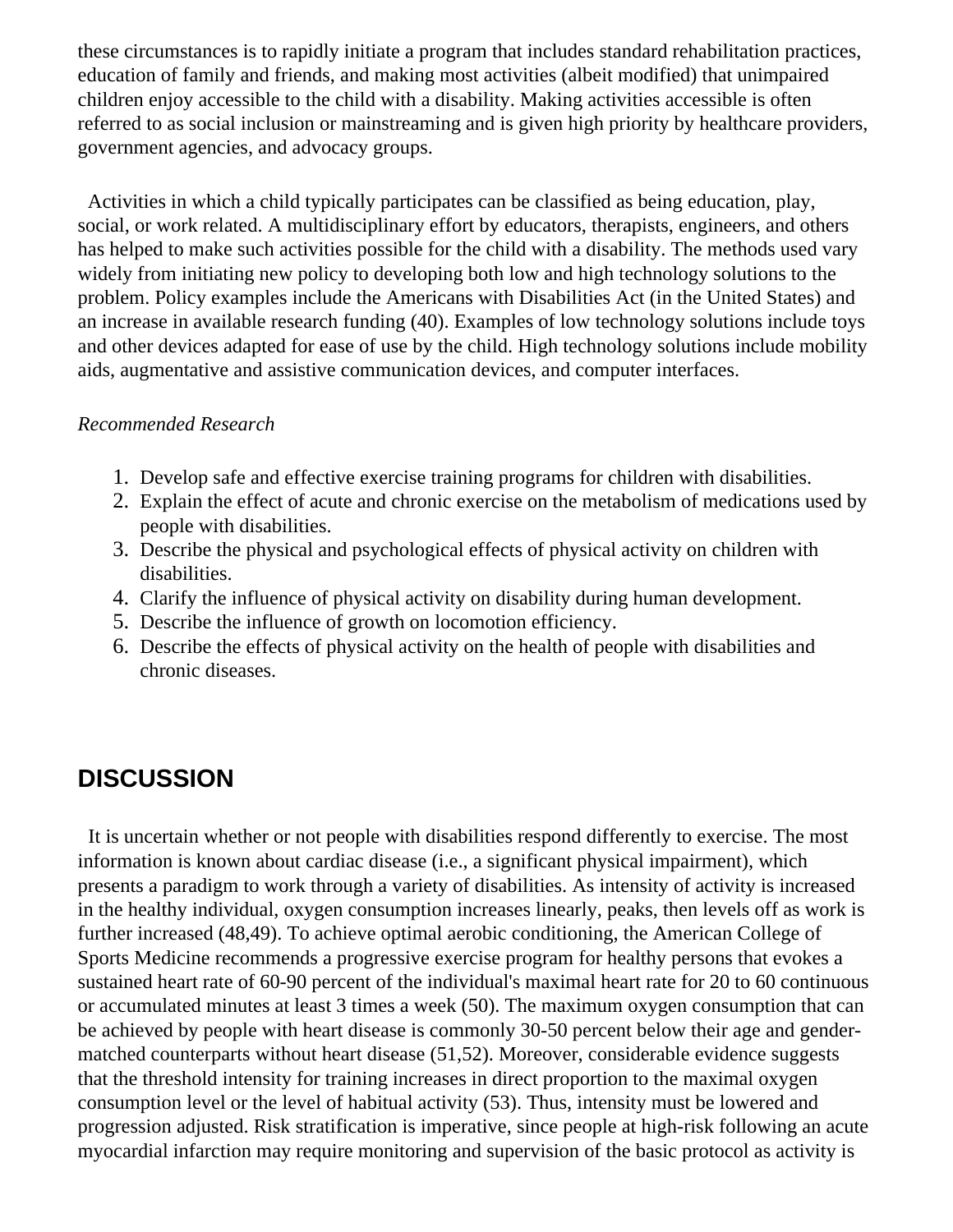increased. If cerebral palsy or other physically disabling co-morbid conditions are present, further modifications in the equipment or mode of exercises may be required to account for the increased energy required to accomplish basic activities resulting from neuromuscular or musculoskeletal disabilities.

 With disabilities of the neurological or musculoskeletal systems, the potential benefits and harm to tendon, muscle, or bone must be considered. Disuse can lead to osteoporosis, fracture, and/or soft tissue contractures (54-56). Because of disuse osteoporosis, one-sixth of all people with spinal cord injury fractures the tibia or femur, generally during transfers (57). Overuse can cause stress fractures or cumulative trauma disorders. Manual wheelchair users are particularly susceptible to rotator cuff tears, lateral epicondylitis, and cubital tunnel or carpal tunnel neuropathies due to micro-injury caused by the repetitive motions required to propel themselves (55,58,59). When wheelchair use is the primary mode of mobility, it may be difficult to provide sufficient rest to allow complete healing. This can eventually lead to fibrocartilage metaplasia and calcific tendinitis (60,61). The level of physical activity required to augment cardiovascular fitness may induce excess amounts and frequencies of loading on musculoskeletal tissues (60). Theoretically, there is an activity window that lies between complete disuse and maximum vigor that will provide the benefits of loading, muscular contractions, and cardiac conditioning without the detrimental affects of overuse (59,61). An understanding of the biomechanical determinants of this window for various congenital or acquired states of illness or injury must provide the foundation for any exercise recommendations provided to persons with disabilities (62).

 In addition to distinct problems in musculoskeletal and neurological function, people with disabilities as a group have lower incomes than the national average, less energy, and more problems with transportation than persons without disabilities, thus creating a greater number of barriers to exercise. One of the primary constraints noted by people with disabilities is a lack of information related to their disabilities (63). Lack of time is not commonly cited as a barrier, as is often the case for unimpaired people. We conclude with some general principles with regard to recommending exercise programs to people with disabilities.

### *Recommendations for Improving Health Among People with Disabilities*

- 1. Acknowledge that one of the most important factors in stimulating involvement in regular physical activity is the referring physician's recommendation (64). Recommendations should be specific and focus on the health/fitness goals of the individual and concomitant risk factors. Recognize that transportation to a suitable exercise facility may represent a major barrier, and that home exercise rehabilitation should be investigated as a viable alternative, because of its lessor cost, convenience, and potential to promote greater independence (65).
- 2. Health professionals should evaluate joint integrity, degree and areas of paralysis or spasticity, and cardiac status. Clinical findings in these areas will affect the mode, intensity, frequency, and duration of activities recommended. Exercise strategies that protect any compromised joints and encourage muscle balance between the antagonistic and protagonistic muscle groups should be developed. Arm ergometry and resistive training may be substituted for lower limb weight-bearing activities. In some cases, lack of regular orthostatic stress may be even more detrimental than physical inactivity,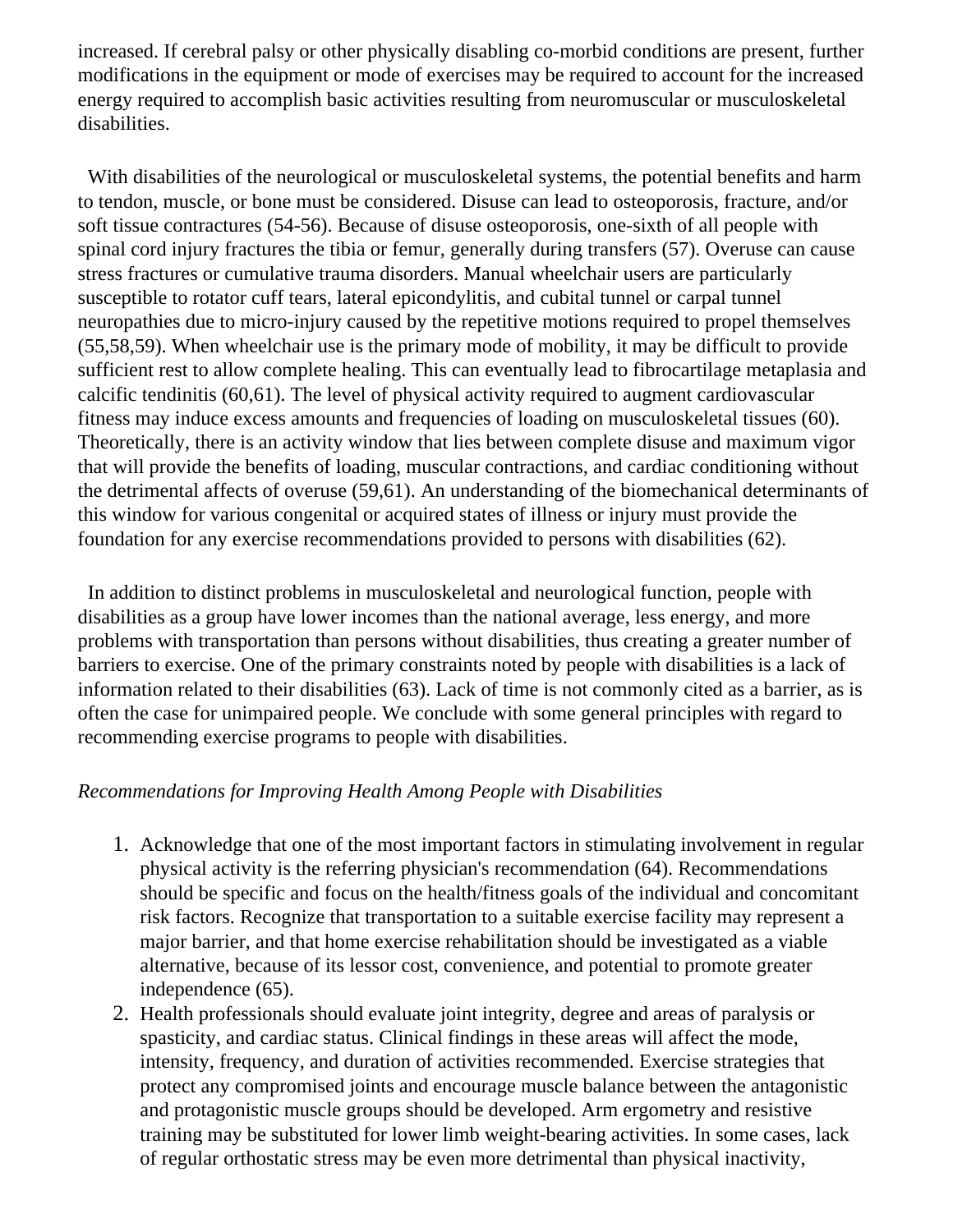highlighting the need for weight-bearing activities, even if adaptive equipment is required (66-68).

- 3. If an individual is unable to tolerate the optimal aerobic intensity for cardiopulmonary reconditioning, a longer duration, more frequent sessions, or both, should be recommended. Lower intensity training levels can provide health benefits, and the least fit show the greatest magnitude of improvement (69).
- 4. Establish short-term goals, promote positive reinforcement through periodic feedback of results, document individual achievements on progress charts, and compare an individual's achievements to past status rather than to established norms (33,60). Make it fun; develop modified recreational games for persons with specific types of disabilities to maximize safety and success; and, recruit the support of family members.
- 5. Develop progressive programs that are sufficiently practical, accessible, and compatible with the individual's life-style, so that exercise will be continued on a long-term basis. Teach persons with disabilities about the importance of alternating rest and activity to minimize fatigue and maximize conditioning benefits. Ensure that the individual is receiving proper nutrition. Seek the optimal format of conditioning.

 The ability to exercise and maintain health differs substantially among people with disabilities and the general population. The development of accessible exercise programs and graded exercise test protocols that are targeted toward people with disabilities are important in the fight to control the disproportionate incidence of morbidity and mortality from cardiovascular disease within this subpopulation. Improved assessment procedures would provide (*a*) baseline data for determining the effectiveness of physical conditioning programs, (*b*) data for assessing the outcomes associated with rehabilitation programs, (*c*) a means to track the progressive deterioration of health resulting from the inactivity imposed by impairment and disability (*d*) a non-invasive, less costly method for the diagnosis of coronary artery disease for people who are unable to adhere to current standardized protocols, and (*e*) influence of diet and exercise in controlling risk factors.

 The metabolic, hemodynamic, and psychophysical aspects of exercise have been well researched. However, the development of assessment procedures specific to the needs of persons with disabilities has not progressed to the point where there is a commonly accepted paradigm for clinical practice comparable to the Naughton (70) or Bruce (71) treadmill protocols. Regardless of the many problems associated with standardization of field tests for the measurement of cardiopulmonary fitness, there remains the need to develop viable assessment protocols for use in medical, school, community, and population studies. Work should continue on the development of cardiopulmonary fitness norms in people with disabilities. It is unlikely that any one laboratory will have access to a sufficiently large heterogeneous population of males and females with disabilities to accomplish this work alone. However, there are a number of researchers throughout the world who have already collected substantial demographic, metabolic, and hemodynamic data during submaximal and maximal exercise among people with disabilities. With greater collaboration, after several years, a database could be available to all participants for analysis with the goal to develop normative standards for cardiopulmonary fitness among people with disabilities. In addition, such a database could be used to determine expected values for selected physiological measurements that may be based on age, gender, height, weight, and body composition, as already exists for the unimpaired population. For example, "functional aerobic impairment" could be determined if it were possible to predict the aerobic power of an individual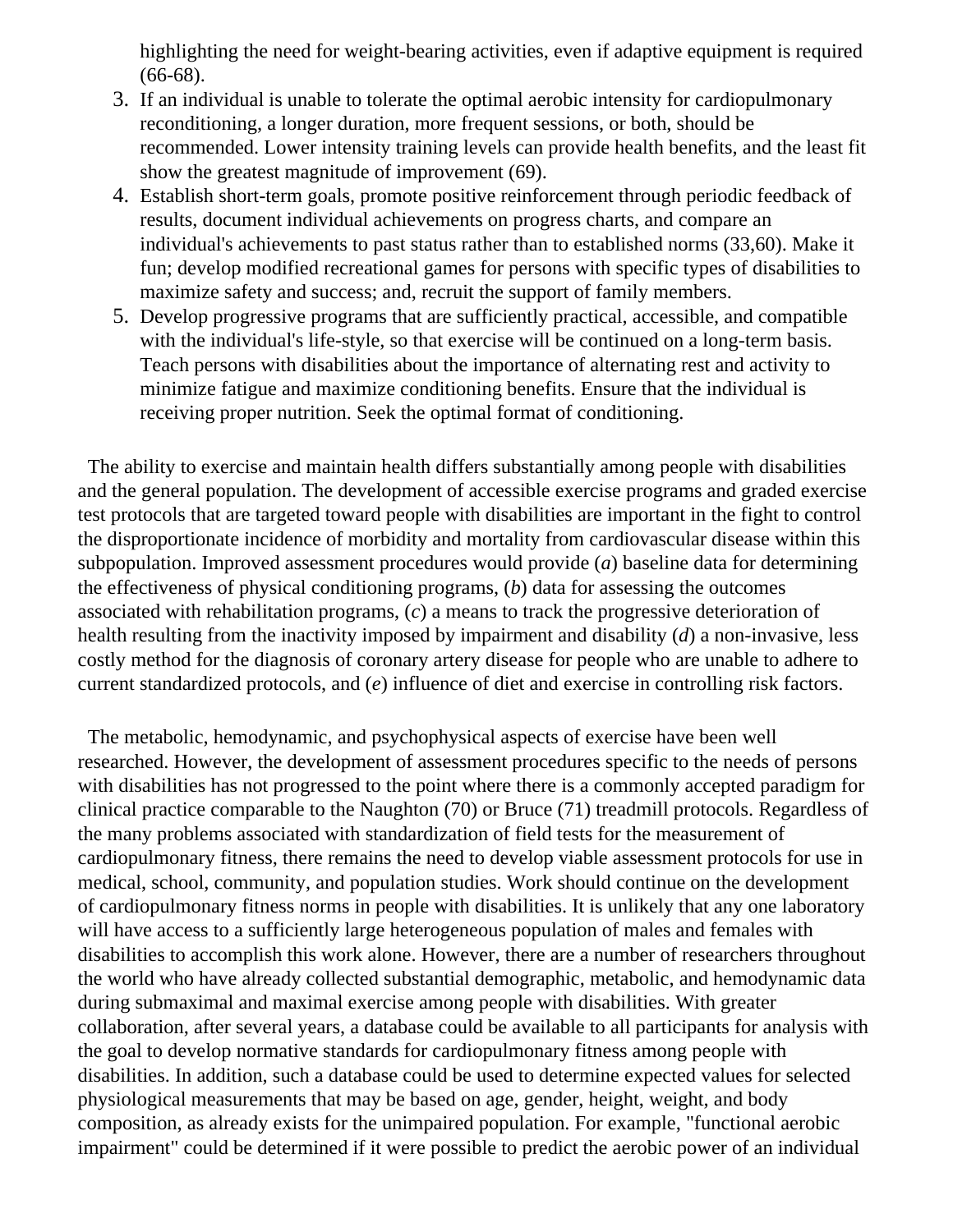with a disability. Finally, additional research regarding cardiopulmonary assessment of women, minorities, and older people with disabilities is sorely needed.

 Health benefits from physical activity and proper nutrition appear to be similar among diverse population subgroups. However, behavioral and attitudinal factors that influence the motivation for and ability to sustain physical activity and proper nutrition are strongly determined by social experiences, cultural background, physical disability, and health status. Healthcare providers have a key role in other risk reduction behaviors and seem to be an important influence in the adoption of regular physical activity and proper diet (72). Intervention methods should be documented and scientifically proven. Family and friends, work sites, and schools are also important contributors.

### **CONCLUSION**

 Greater emphasis must be placed on determining the risks and benefits of exercise among people with disabilities. Exercise must be studied from the perspective of disease prevention while mitigating risk for injury or degeneration. Five areas were identified as focal points for future research: epidemiological studies; effects of nutrition on health and ability to exercise; cardiovascular and pulmonary health; children with disabilities; and accessibility and safety of exercise programs. As people with disabilities live longer, the need for addressing long-term health issues and risk for secondary disability must receive greater attention. Research studies must be expanded to include people from a broad array of disability etiologies. The consensus process resulted in several specific examples of the areas of exercise and health promoting activities that need further study.

### **APPENDIX**

**Panelists:** J. Stuart Krause, PhD, Shepard Spinal Center; Edmund Y.S. Chao, PhD, Johns Hopkins University; Peter W. Axelson, MS, ME, Beneficial Designs, Inc.; Michael Alexander, MD, Alfred I. Dupont Institute; John Bach, MD, University of Medicine and Dentistry of New Jersey; Rory A. Cooper, PhD, University of Pittsburgh-VA Pittsburgh Healthcare System; Henry Chambers, MD, University of California at San Diego; Margaret Stineman, MD, University of Pennsylvania; Patricia Painter, PhD, Stanford University.

 **Experts:** Steven Blair, PED, Cooper Institute for Aerobic Research; Mitchell LaPlante, PhD, University of California at San Francisco; Michael Ferrara, PhD, Ball State University; Linda Kautz Osterkamp, PhD, Southern Rehabilitation Hospital; Bernadette Marriott, PhD, National Institutes of Health; Helga Rempel, RD, MSc, Consultant-Athlete; Russel V. Luepker, MD, University of Minnesota; Andrew Ries, MD, University of California at San Diego; W. Edwin Langbein, PhD, Edward Hines Jr. VA Hospital; Roger Glaser, PhD, Wright State University; Henry Chambers, MD, University of California at San Diego; Oded Bar-Or, MD, McMaster University; Don W. Morgan, PhD, University of North Carolina at Greensboro; Kirk Reinbold,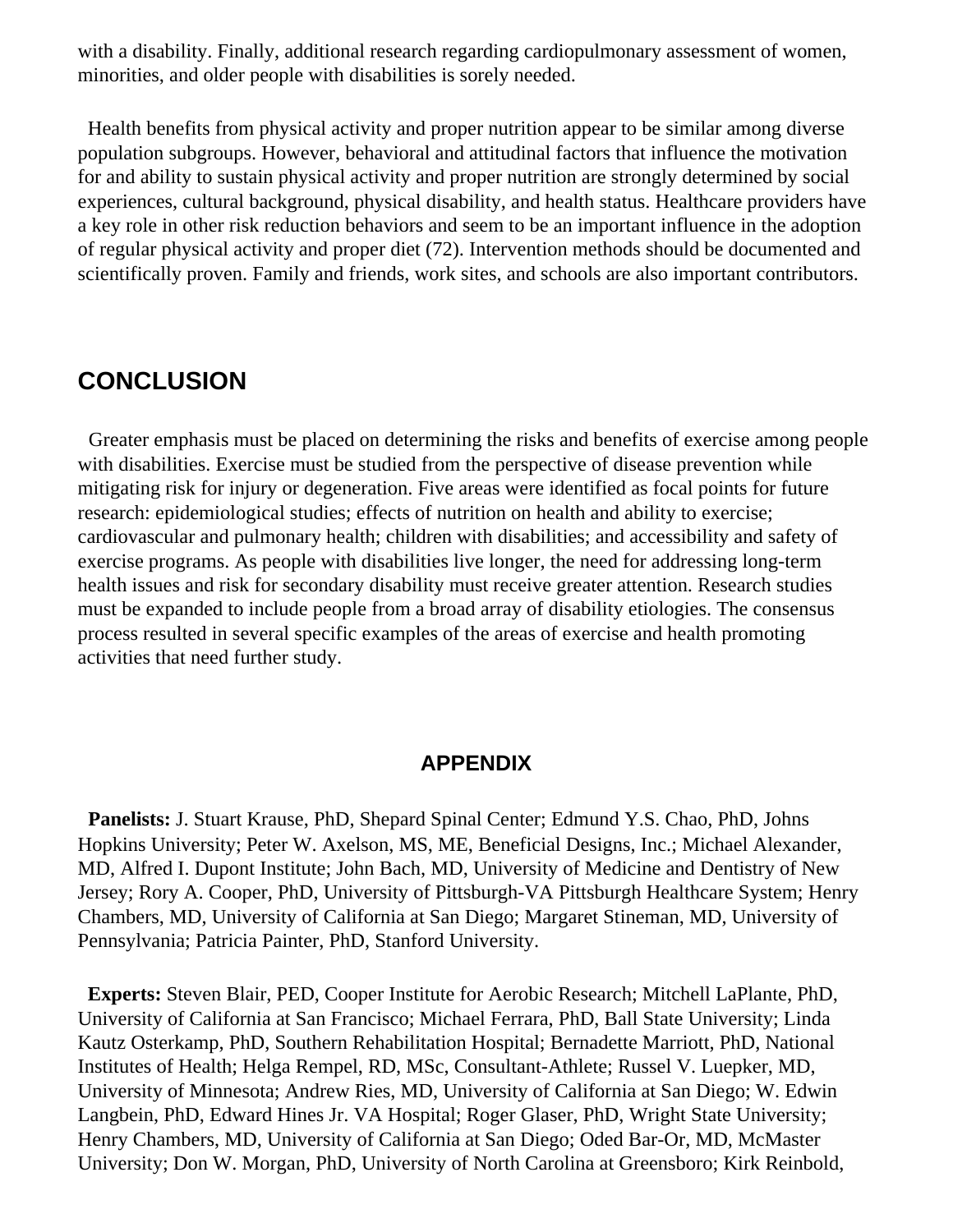PhD, University of Pennsylvania; J. Larry Durstine, PhD, University of South Carolina; Kai-Nan An, PhD, Mayo Clinic-Rochester; James Rimmer, PhD, Northern Illinois University; Barry Franklin, PhD, Wayne State University.

### **REFERENCES**

- 1. Brandt EL, Pope AM. Enabling America: assessing the role of rehabilitation science and engineering in rehabilitation medicine. Washington, DC: National Academy of Sciences Press; 1997.
- 2. Physical activity and health. A report of the Surgeon General's executive summary. Washington, DC: U.S. Department of Health and Human Services; 1996.
- 3. Jones NL, Campbell EJM. Clinical exercise testing. Philadelphia: WB Saunders; 1981. p 2.
- 4. Krause JS, Kjorsvig JM. Mortality after spinal cord injury: a four-year prospective study. Arch Phys Med Rehabil 1992;73(6):558-63.
- 5. Cooper RA. Wheelchair racing sports science: a review. J Rehabil Res Dev 1990;27 (3):295-312.
- 6. Ferrara MS, Buckley WE, McCann BC, Limbird TJ, Powell JW, Robl R. The injury experience of the competitive athlete with a disability: prevention implications. Med Sci Sports Exerc 1992;24:184-8.
- 7. Boninger ML, Robertson RN, Wolff M, Cooper RA. Upper limb nerve entrapments in elite wheelchair racers. Am J Phys Med Rehabil. 1996;75:170-6.
- 8. 1994 Heart and stroke facts statistics. Dallas: American Heart Association; 1993.
- 9. Wenger NK, Froelicher ES, Smith LK, et al. Cardiac rehabilitation. Clinical Practice Guideline No. 17. Rockville, MD: U.S. Dept. of Health and Human Services, Public Health Service, Agency for Health Care Policy and Research and National Heart, Lung, and Blood Institute. AHCPR Pub. No. 96-0672; October 1995.
- 10. Fletcher GF, Balady G, Blair SN, et al. Statement on exercise: benefits and recommendations for physical activity programs for all Americans. Circulation 1996;94:857-62.
- 11. Franklin BA, Bonzheim K, Gordon S, et al. Resistance training in cardiac rehabilitation. J Cardiopulmon Rehabil 1991;11:99-107.
- 12. ;anOstrand PO, Rodahl K. Textbook of work physiology. New York: McGraw-Hill Book Company; 1970.
- 13. Sawka MN. Physiology of upper body exercise. Exerc Sports Sci Rev 1986;14:175-211.
- 14. Kavanagh T, Shephard RJ. The application of exercise testing to the elderly amputee. Can Med Assoc J 1973;108:314-7.
- 15. U.S. Committee on Veterans Administration Affairs. Relationship between the amputation of an extremity and the subsequent development of cardiovascular disorders. In: Hrubec Z, Ryder RA, editors. Washington, DC: U.S. Government Printing Office; 1979.
- 16. Fernhall B, Pitetti KH, Rimmer JH, et al. Cardiorespiratory capacity of individuals with mental retardation including Down syndrome. Med Sci Sports Exerc 1996;28(3):366-71.
- 17. LaMaster K, Gall K, Kinchin G, Siedentop D. Inclusion practices of effective elementary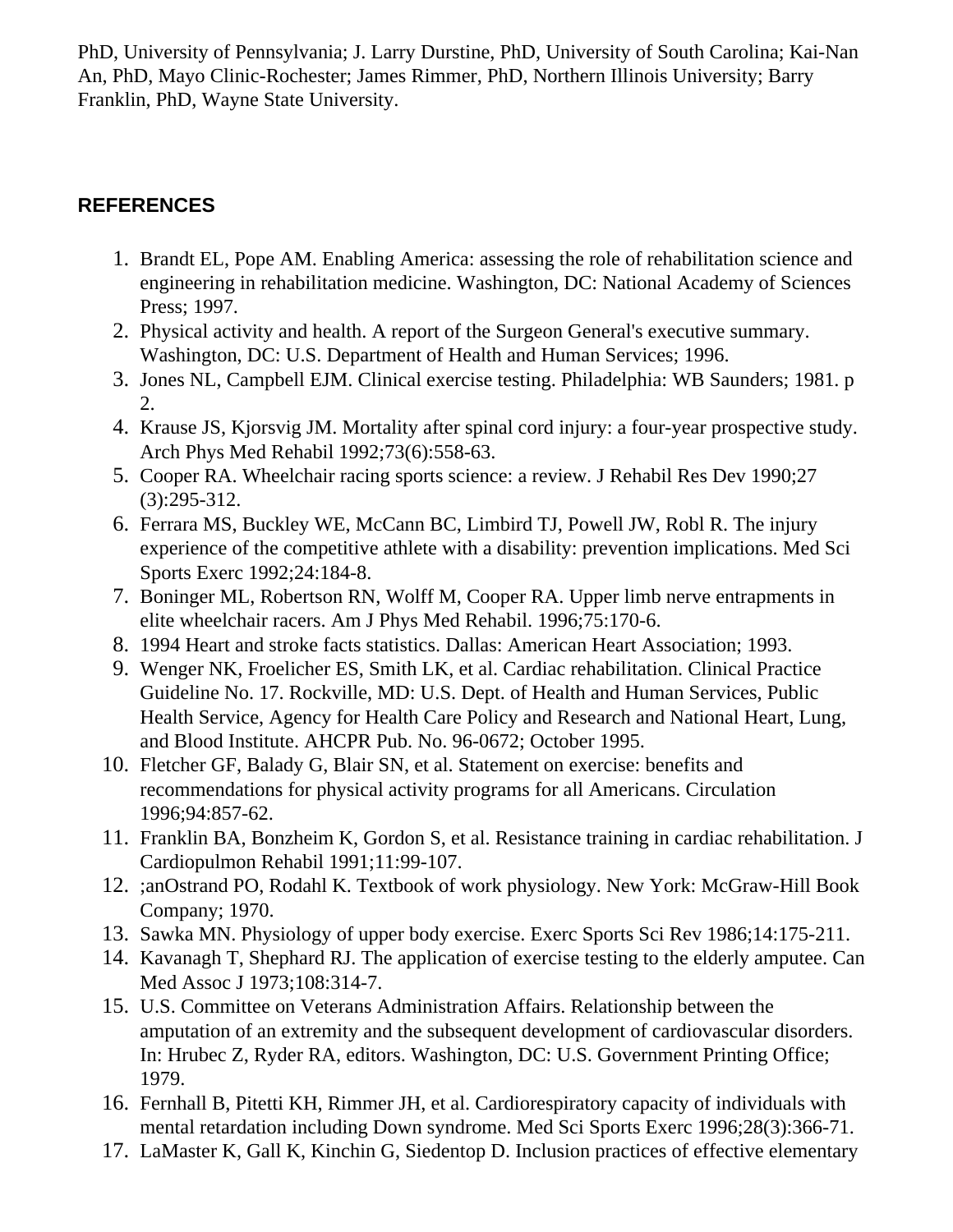specialists. Adapt Phys Act Q 1998;15(1):64-81.

- 18. Rimmer JH, Braddock D, Pitetti KH. Research on physical activity and disability: an emerging national priority. Med Sci Sports Exerc 1996;28(8):1366-72.
- 19. Franklin BA. Diagnostic and functional exercise testing: test selection and interpretation. J Cardiovasc Nurs 1995;10(1):8-29.
- 20. Ellenburg M, MacRitchie M, Franklin B, et al. Aerobic capacity in early paraplegia: implications for rehabilitation. Paraplegia 1989;27:261-8.
- 21. Asmussen E, Hemmingsen I. Determination of maximum working capacity at different ages in work with the legs or with the arms. Scand J Clin Lab Invest 1958;10:67-71.
- 22. Schwade J, Blomqvist CG, Shapiro W. A comparison of the response to arm and leg work in patients with ischemic heart disease. Am Heart J 1977;94:203-8.
- 23. Bar-Or O, Zwiren LD. Maximal oxygen consumption test during arm exercise-reliability and validity. J Appl Physiol 1975;38:424-6.
- 24. Franklin BA, Vander L, Wrisley D, et al. Aerobic requirements of arm ergometry: implications for exercise testing and training. Phys Sportsmed 1983;11:81-90.
- 25. Vander LB, Franklin BA, Wrisley D, et al. Cardiorespiratory responses to arm and leg ergometry in women. Phys Sportsmed 1984;12(5):101-6.
- 26. Shaw DJ, Crawford MH, Karliner JS, et al. Arm-crank ergometry: a new method for the evaluation of coronary artery disease. Am J Cardiol 1974;33:801-5
- 27. Balady GJ, Weiner DA, McCabe CH, et al. Value of arm exercise testing in detecting coronary artery disease. Am J Cardiol 1985;55:37-9.
- 28. Franklin BA. Exercise testing, training and arm ergometry. Sports Med 1985;2:100-19.
- 29. Balady GJ, Weiner DA, Rothendler JA, et al. Arm exercise-thallium imaging testing for the detection of coronary artery disease. J Am Coll Cardiol 1987;9:84-8.
- 30. Glaser RM, Sawka MN, Brune MF, et al. Physiological responses to maximal effort wheelchair and arm crank ergometry. J Appl Physiol: Respirat Environ Exerc Physiol 1980;48:1060-4.
- 31. Franklin BA, Swantek KI, Grais SL, et al. Field test estimation of maximal oxygen consumption in wheelchair users. Arch Phys Med Rehabil 1990;71:574-8.
- 32. Glaser, RM. Functional neuromuscular stimulation: exercise conditioning of spinal cord injured patients. Int J Sports Med, 1994;15;142-8.
- 33. Giannini MJ, editor. Choosing a wheelchair system. J Rehabil Res Dev 1990;20(Suppl 2).
- 34. Long K, Meredith S, Bell GW. Autonomic dysreflexia and boosting in wheelchair athletes. Adapt Phys Act Q 1997;14:203-9.
- 35. Heimendinger J, Chapelsky D. The national 5 a day for better health program. Adv Experim Med Biol 1996;401:199-206.
- 36. Chernoff R. Policy: nutrition standards for treatment of pressure ulcers. Nutrition Rev 1996:54:S43-4.
- 37. Bendich A. Criteria for determining recommended dietary allowances for healthy older adults. Nutrition Rev 1995;53:S108-10.
- 38. Frey B, Rimmer JH., Comparison of body composition between German and American adults with mental retardation. Med Sc Sports Exerc 1995;27(10):1439-43.
- 39. Dwyer J. Is there a need to change the American diet? Adv Experim Med Biol 1996;401:189-98.
- 40. Cooper RA. Rehabilitation engineering applied to mobility and manipulation. Bristol, UK: Institute of Physics Publishing; 1995.
- 41. Prochaska J, DiClemente C. Transtheoretical therapy, toward a more integrative model of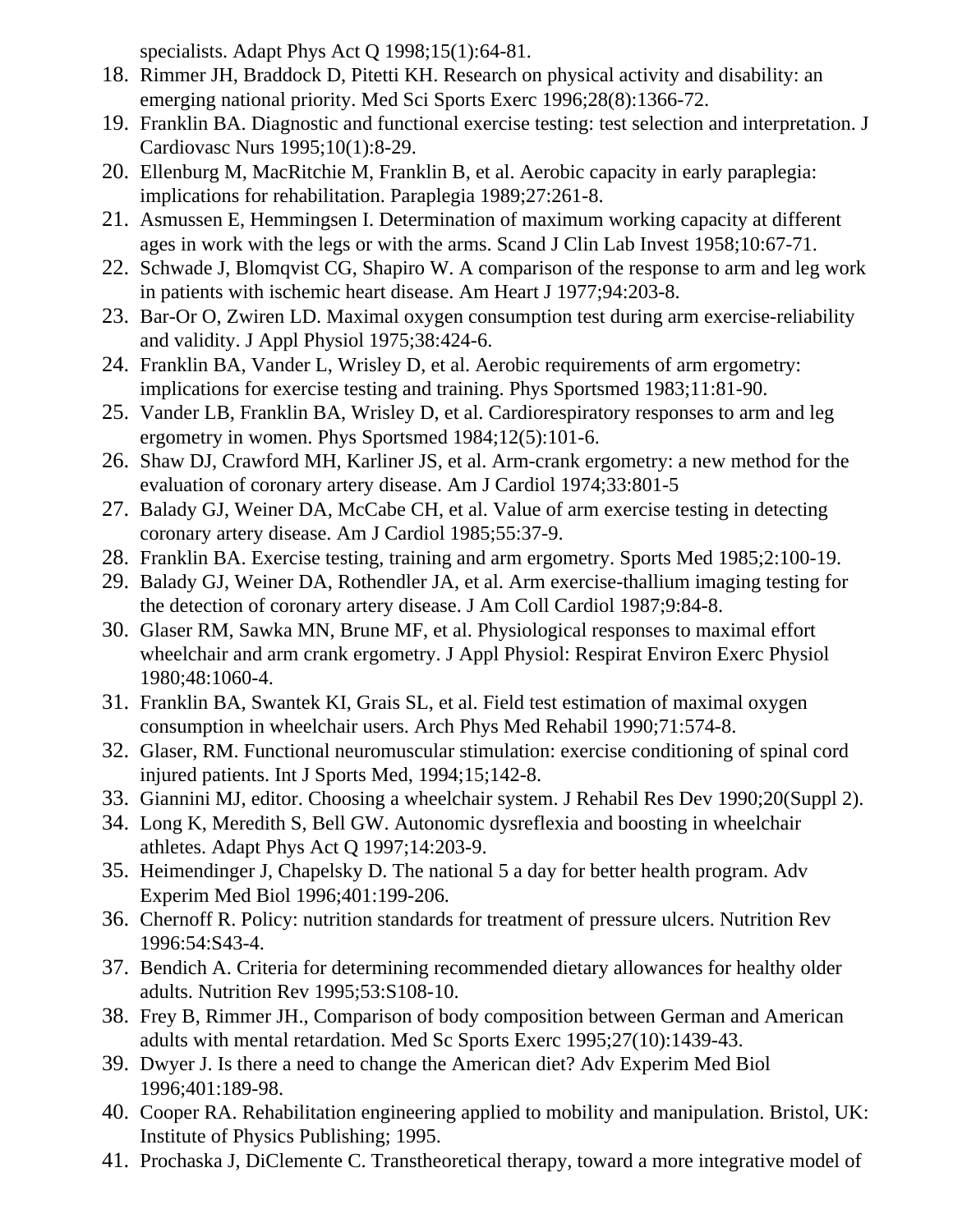change. Psychotherapy: theory, research and practice. 1982. p.276-88.

- 42. Bar-or, O. The child and adolescent athlete. Oxford: Blackwell Science Ltd.; 1996.
- 43. Sherrill C. Adapted physical activity, recreation and sport: Crossdisciplinary and lifespan, 5th ed., Boston, MA: McGraw-Hill;1998.
- 44. Lanphear, NE, Liptak, GS, and Wietzman, M. In: Goldberg B, editor. Sports and exercise for children with chronic health conditions: guidelines for participation from leading pediatric authorities. Champaign, IL: Human Kinetics Publishers; 1995.
- 45. Mattsson, A. Long-term physical illness in children: a challenge to psychosocial adaptation. Pediatrics 1972;50:801-11.
- 46. Pless, IB, Pwer, C, Peckham, CS: Long-term psychosocial sequelae of chronic physical disorders in children. Pediatrics 1993;91:1131-6.
- 47. Sherrill C, editor. Sports and disabled athletes. Vol 9. Champaign, IL: Human Kinetics Publishers Inc.; 1984.
- 48. Mitchell JH, Blomqvist G. Maximal oxygen uptake. N Engl J Med 1971;284:1018-22.
- 49. Taylor HL, Buskirk E, Henschel A. Maximal oxygen intake as an objective measure of cardiorespiratory performance. J Appl Physiol 1955;8:73-80.
- 50. American College of Sports Medicine. ACSM's guidelines for exercise, testing, and prescription. 5th ed. Baltimore, MD: Williams and Wilkins; 1995.
- 51. Wilmore HJ. Exercise prescription: role of the physiatrist and allied health professional. Arch Phys Med Rehabil 1976;57:315-9.
- 52. Franklin BA, Gordon S, Timmis GC. Amount of exercise necessary for the patient with coronary artery disease. Am J Cardiol 1992;69:1426-32.
- 53. DeBusk RF, Blomqvist CG, Kouchoukos NT, et al. Identification and treatment of lowrisk patients after acute myocardial infarction and coronary-artery bypass graft surgery. N Engl J Med 1986;314:161-6.
- 54. Roebroeck ME, van der Woude LHV, Rozendal RH. Methodology of consumer evaluation of hand propelled wheelchairs. Milano, Italy: Edizioni Pro Juventute; 1991.
- 55. van der Woude LHV, Meijs PJM, van der Grinten BA, de Boer YA. Ergonomics of manual wheelchair propulsion. Milano, Italy: Edizioni Pro Juventute; 1991.
- 56. Veeger HEJ. Biomechanical aspects of manual wheelchair propulsion. Amsterdam, The Netherlands: Free University of Amsterdam Press; 1992.
- 57. Cochran TP, Bayley JC, Smith M. Lower extremity fractures in paraplegics: pattern treatment and function results. J Spin Disord 1988;1(3):219-23.
- 58. Cooper RA. Wheelchair selection and configuration. New York: Demos Medical Publishers; 1998.
- 59. Kumar S, editor. Perspectives in rehabilitation ergonomics. Bristol, PA: Taylor and Francis Inc.; 1997.
- 60. Dallmeijer AJ. Spinal cord injury and physical activity. Amsterdam, The Netherlands: Free University of Amsterdam Press; 1998.
- 61. Apple DF, editor. Physical fitness: a guide for individuals with spinal cord injury. J Rehabil Res Dev 1996;33(Suppl).
- 62. Burgess EM, Rappoport A, editors. Physical fitness: a guide for individuals with lower limb loss. Rehabilitation Research and Development Service A Clinical Guide, Department of Veterans Affairs, Veterans Health Administration, Baltimore, MD, 1989.
- 63. Jackson R, Davis G. The value of sports and recreation for the physically disabled. Ortho Clin NA 1983; 14:301-15.
- 64. Ades PA, Waldmann ML, McCann WJ, et al. Predictors of cardiac rehabilitation